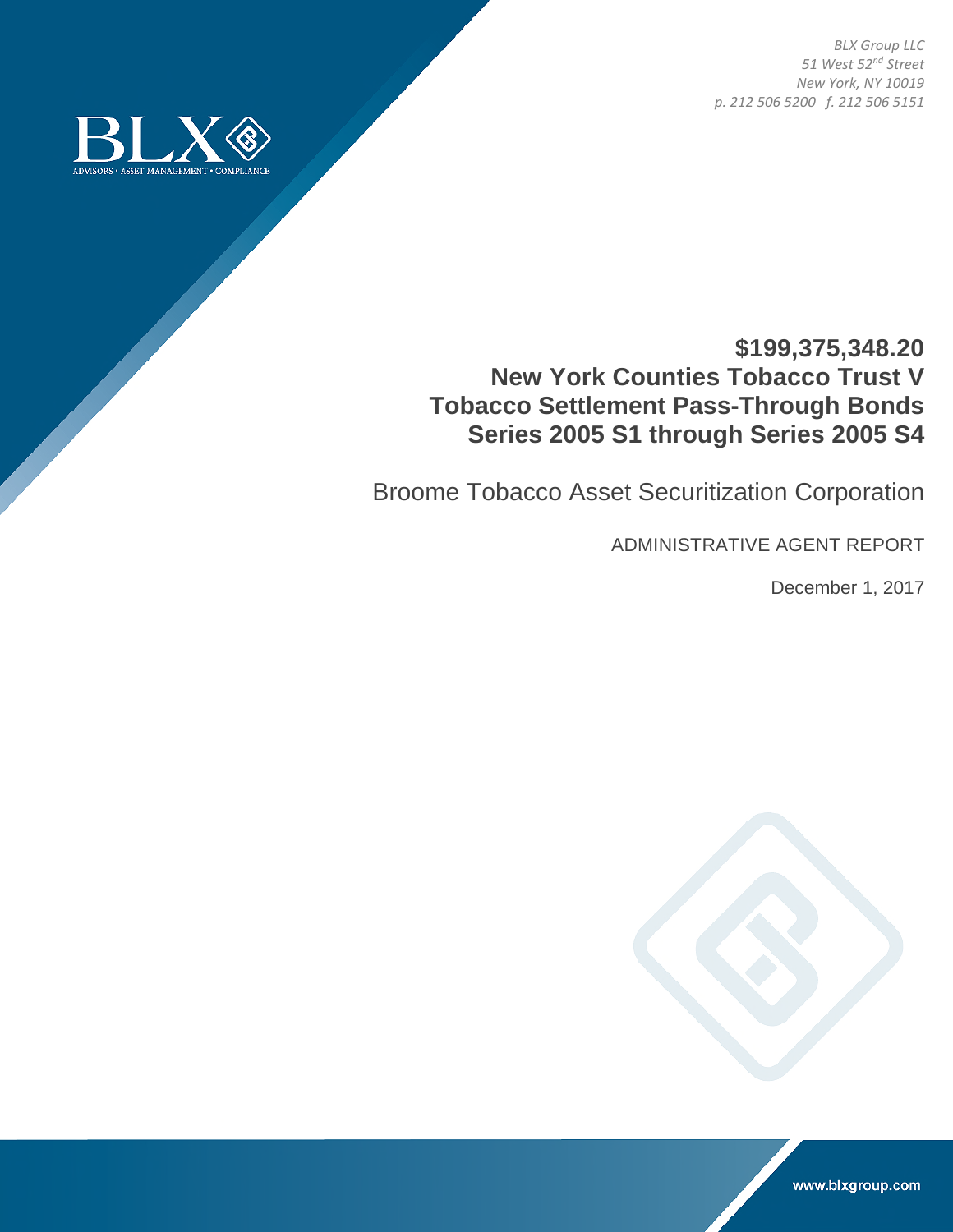*\$199,375,348.20 New York Counties Tobacco Trust V Tobacco Settlement Pass-Through Bonds Series 2005 S1 through Series 2005 S4 November 30, 2017 Page i* 

## **TABLE OF CONTENTS**

Transmittal Letter

- Schedule A Outstanding Bonds as of December 1, 2017
- Schedule B Principal and Interest Payments

Schedule C - Account Balances as of December 1, 2017

Schedule D - TSR Payments and Pending Litigation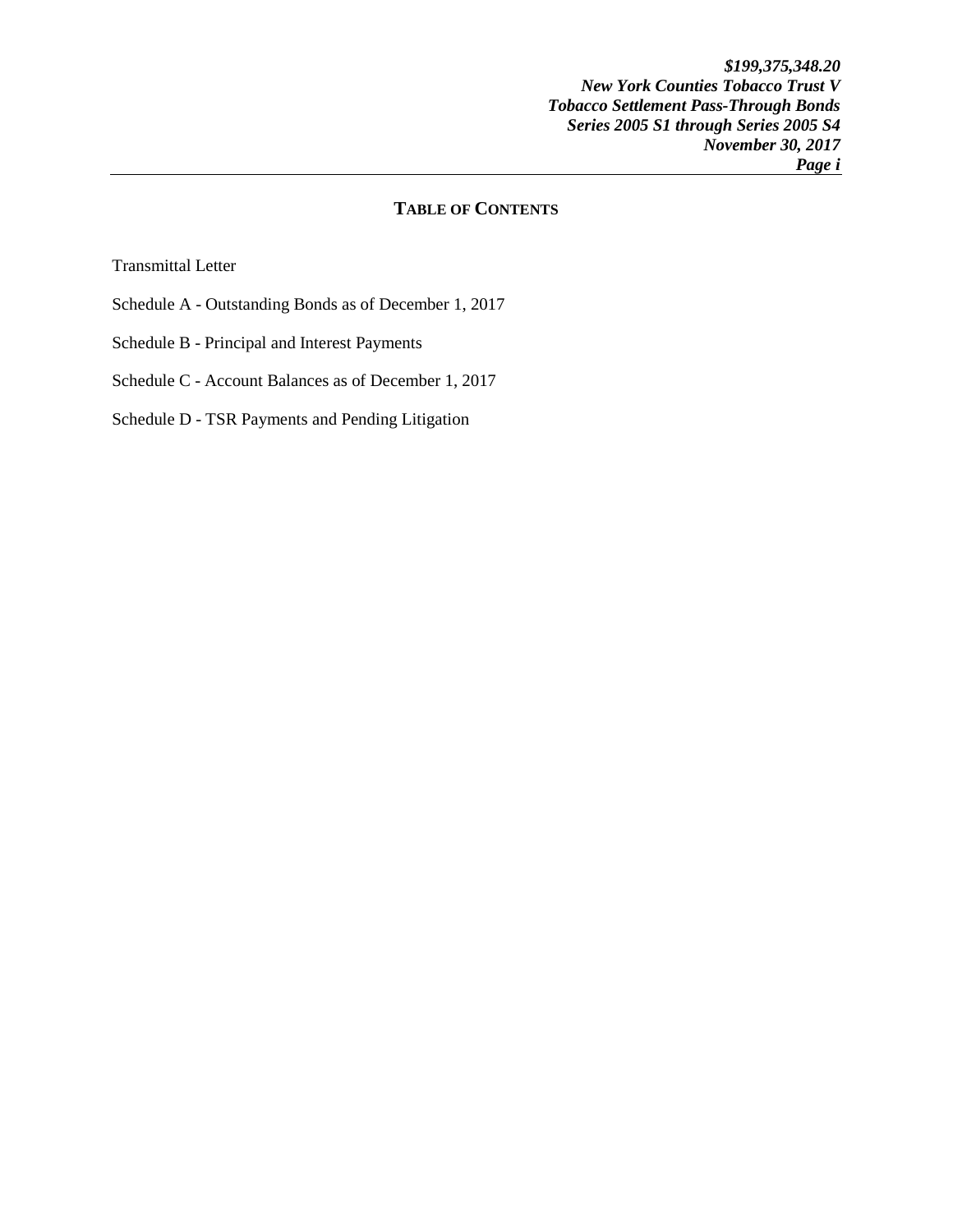November 30, 2017



Broome Tobacco Asset Securitization Corporation Edwin L. Crawford County Office Building Binghamton, NY 13902

> Re: \$199,375,348.20 New York Counties Tobacco Trust V Tobacco Settlement Pass-Through Bonds Series 2005 S1 through Series 2005 S4

Ladies and Gentlemen:

This report (the "Report") is being delivered to you pursuant to the Administrative Agent Agreement (the "AA Agreement") by and between the Broome Tobacco Asset Securitization Corporation (the "Corporation") and BLX Group LLC. The Report consists of certain calculations and statements made in accordance with Section 4.1(a)(iv) of the AA Agreement and Sections 7.08 and 6.05 of the Series 2005 Supplemental Bond Indenture dated November 1, 2005 (the "Supplemental Indenture") by and between the Corporation and Manufacturers and Traders Trust Company (the "Trustee"). Unless defined herein, all capitalized terms used herein shall have the meanings given such terms in the AA Agreement or Supplemental Indenture as applicable. Specifically, this Report is comprised of the following attachments:

- the Outstanding Bonds as of the next Distribution Date, i.e. December 1, 2017 (the "Next Distribution Date") (see Schedule A hereof);
- the amount of principal to be paid to Bondholders of each Series on the Next Distribution Date, including the amounts of maturing principal, Mandatory Sinking Fund Installments, Turbo Redemption Payments and other redemptions (see Schedule B hereof);
- the amount of interest to be paid to Bondholders of each Series on the Next Distribution Date (see Schedule B hereof);
- the amount on deposit in each Account as of the Next Distribution Date, including the amount on deposit in the Lump Sum Redemption Account (see Schedule C hereof);
- the amounts, and to the extent available, the types of payments constituting TSRs that were received during the preceding 12-month period (see Schedule D hereof);
- whether, to the knowledge of the Corporation, any litigation is pending against the State, the County or the Corporation seeking to invalidate or overturn the MSA, the Local Law, the Agreement or the proceedings pursuant to which the Bonds are issued (see Schedule D hereof).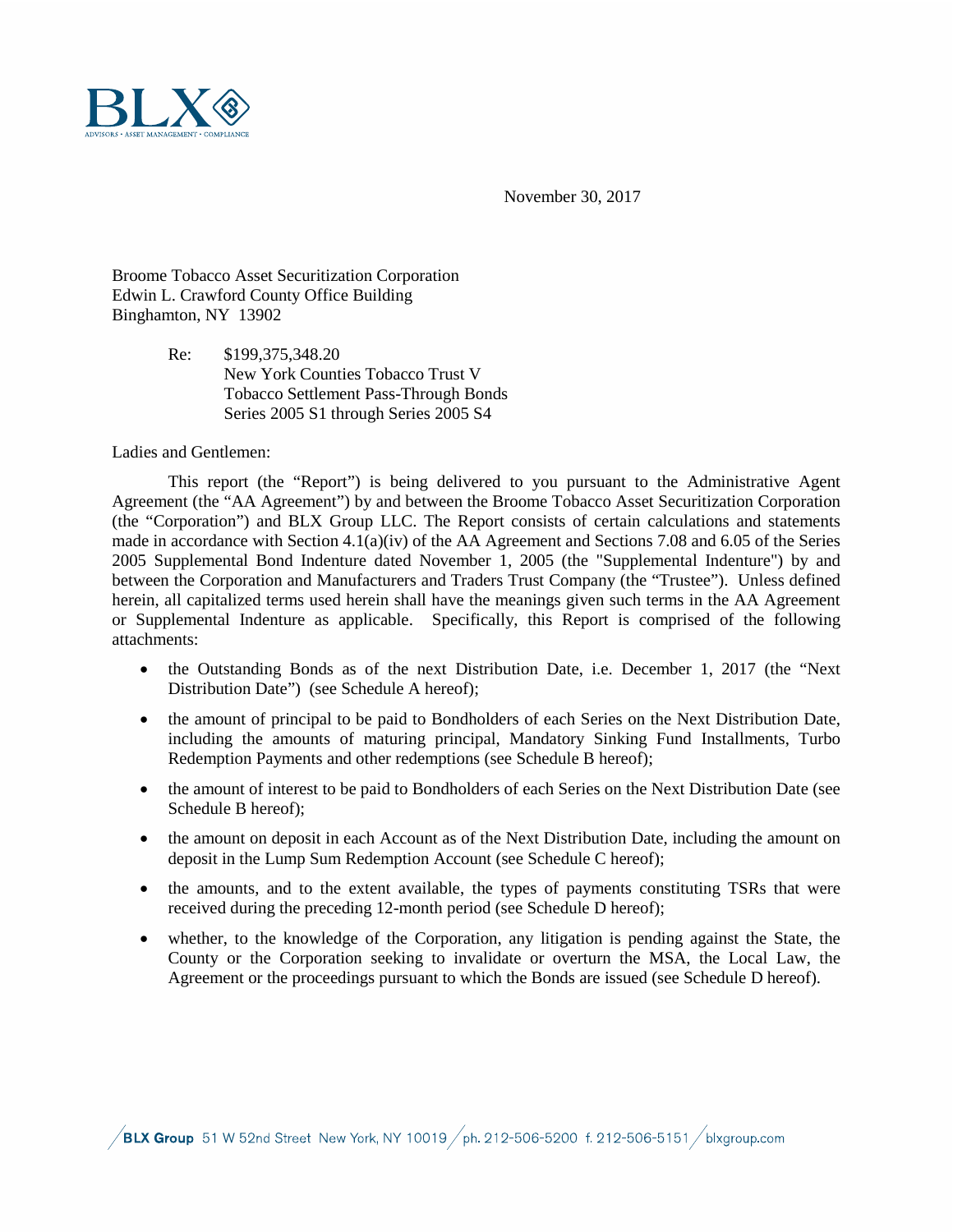

*Broome Tobacco Asset Securitization Corporation November 30, 2017 Page 2*

This Report is not to be used, circulated, quoted, referred to, or relied upon by any other person without our express written permission.

Very truly yours,

BLX Group LLC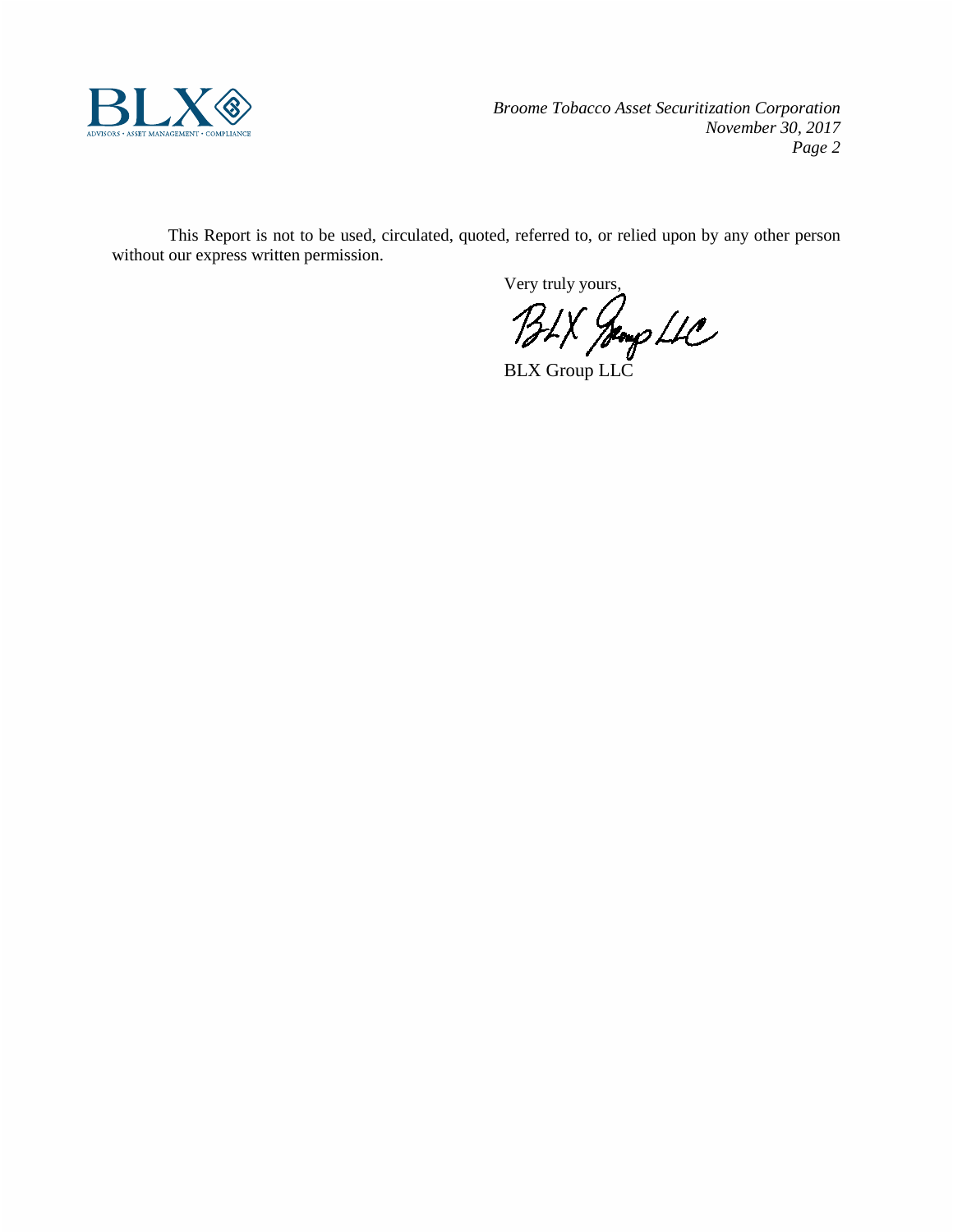**Broome Tobacco Asset Securitization Corporation**  *Schedule A - Outstanding Bonds as of December 1, 2017*

Per Section 7.08(a) of the Supplemental Indenture and Section 4.1(a)(iv)(A) of the AA Agreement, the amount of Bonds Outstanding on December 1, 2017 (after the Turbo Redemption described on Schedule B hereof):

| <b>Outstanding Current Interest Bonds:</b>               | 0.00           |
|----------------------------------------------------------|----------------|
| Outstanding Capital Appreciation Bonds (accreted value): | 5.111.544.63   |
| Total Outstanding Bonds:                                 | \$5,111,544.63 |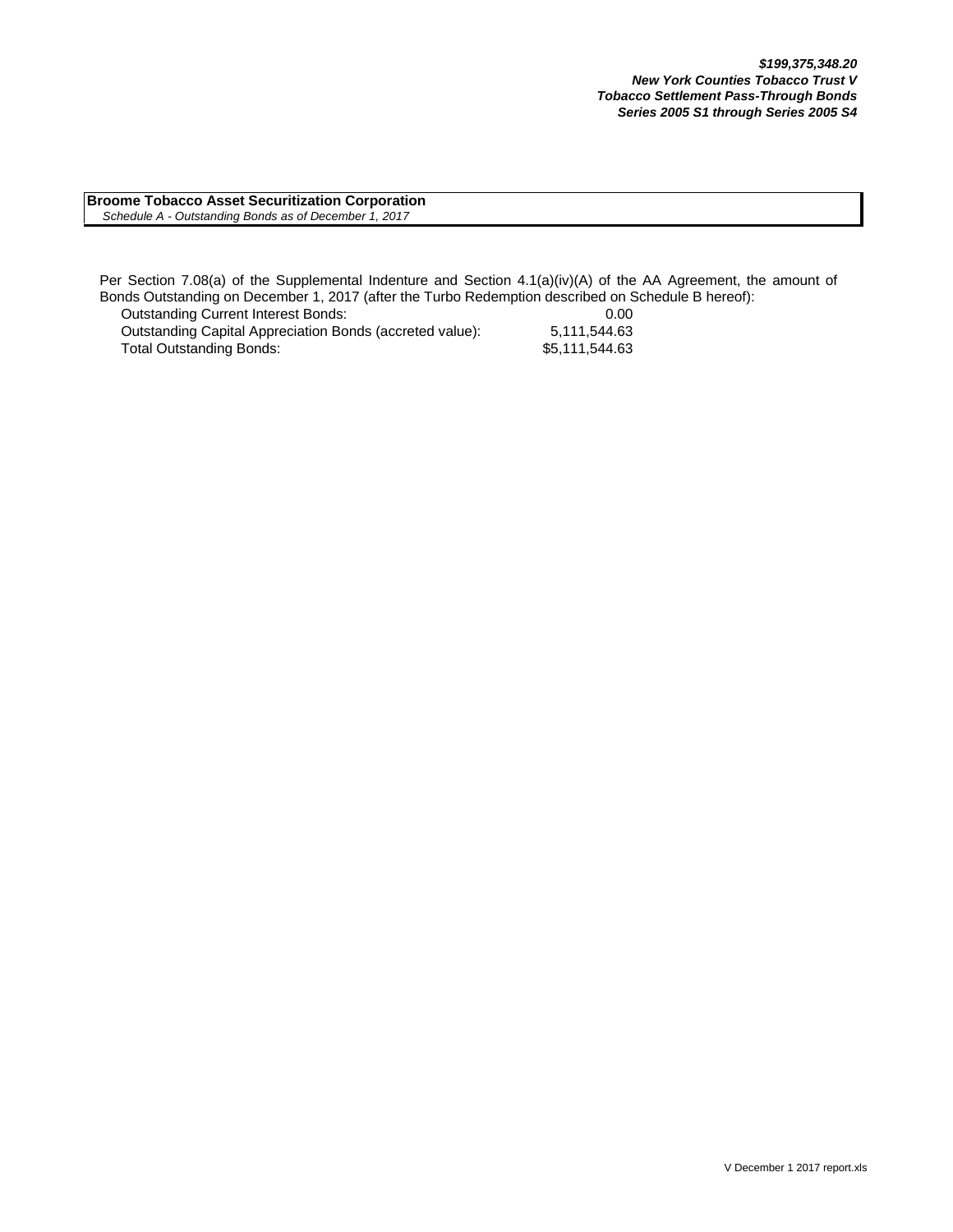#### **Broome Tobacco Asset Securitization Corporation** *Schedule B - Principal and Interest Payments*

Per Section 4.1(a)(iv)(C) of the AA Agreement, the amount of principal to be paid to Bondholders of each Series on December 1, 2017: Maturing Principal: \$0.00 Mandatory Sinking Fund Installments:  $$0.00$ Turbo Redemption Payments (accreted value): \$0.00

Per Section 4.1(a)(iv)(B) of the AA Agreement, the amount of interest to be paid to Bondholders of each

Other Redemptions: \$0.00

Series on December 1, 2017: \$0.00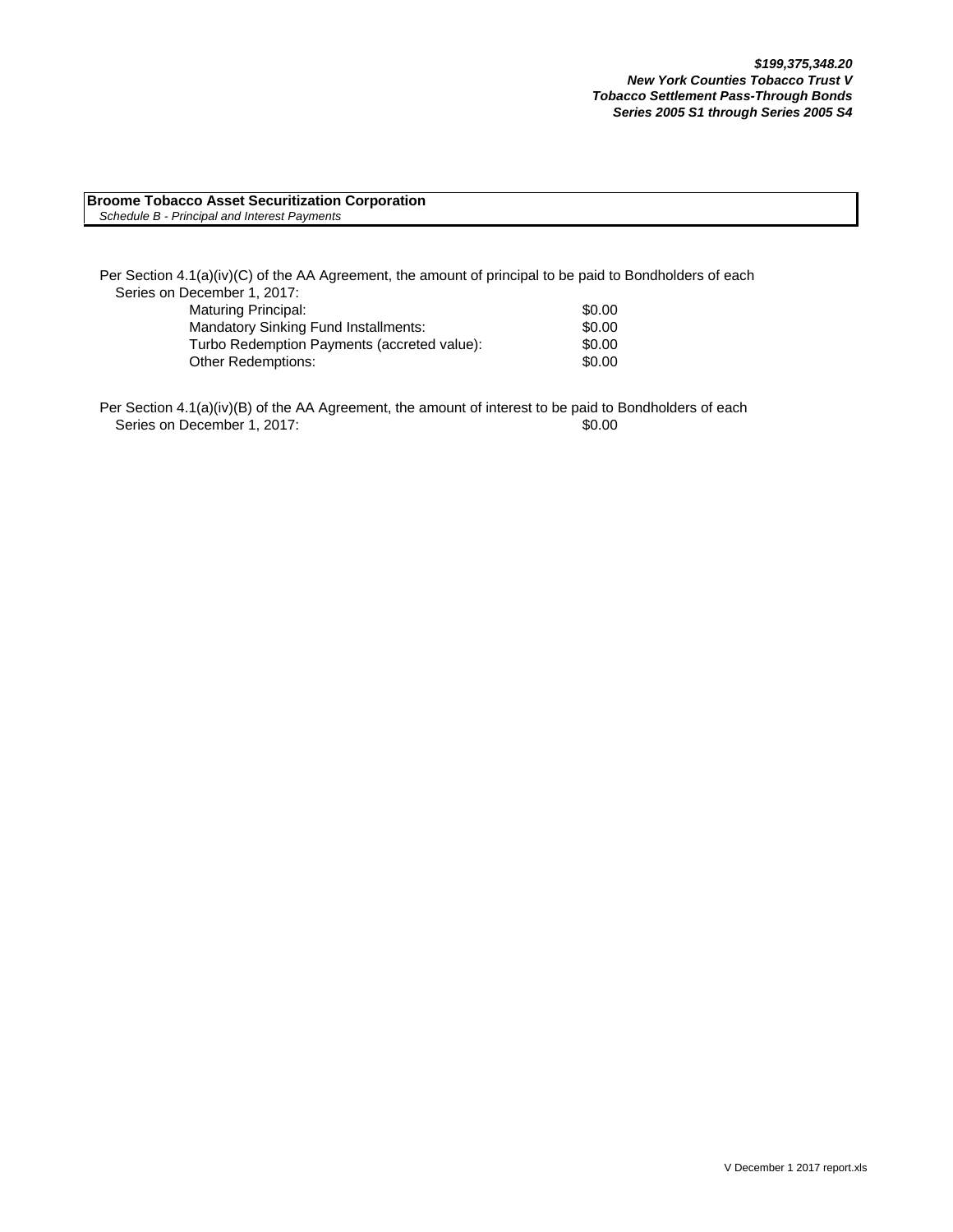**Broome Tobacco Asset Securitization Corporation**  *Schedule C - Account Balances as of December 1, 2017*

Per Section 7.08(b) of the Supplemental Indenture and Section 4.1(a)(iv)(D) of the AA Agreement, the amount on deposit in each Account as of December 1, 2017 is expected to be:

| <b>Collection Account</b>            | 0.00 |
|--------------------------------------|------|
| Bond Fund                            | 0.00 |
| Lump Sum Redemption Account          | 0.00 |
| <b>Extraordinary Payment Account</b> | 0.00 |
| <b>Turbo Redemption Account</b>      | 0.00 |
| Rebate Account                       | 0.00 |

 $1$  As set forth in the statements provided by the Trustee.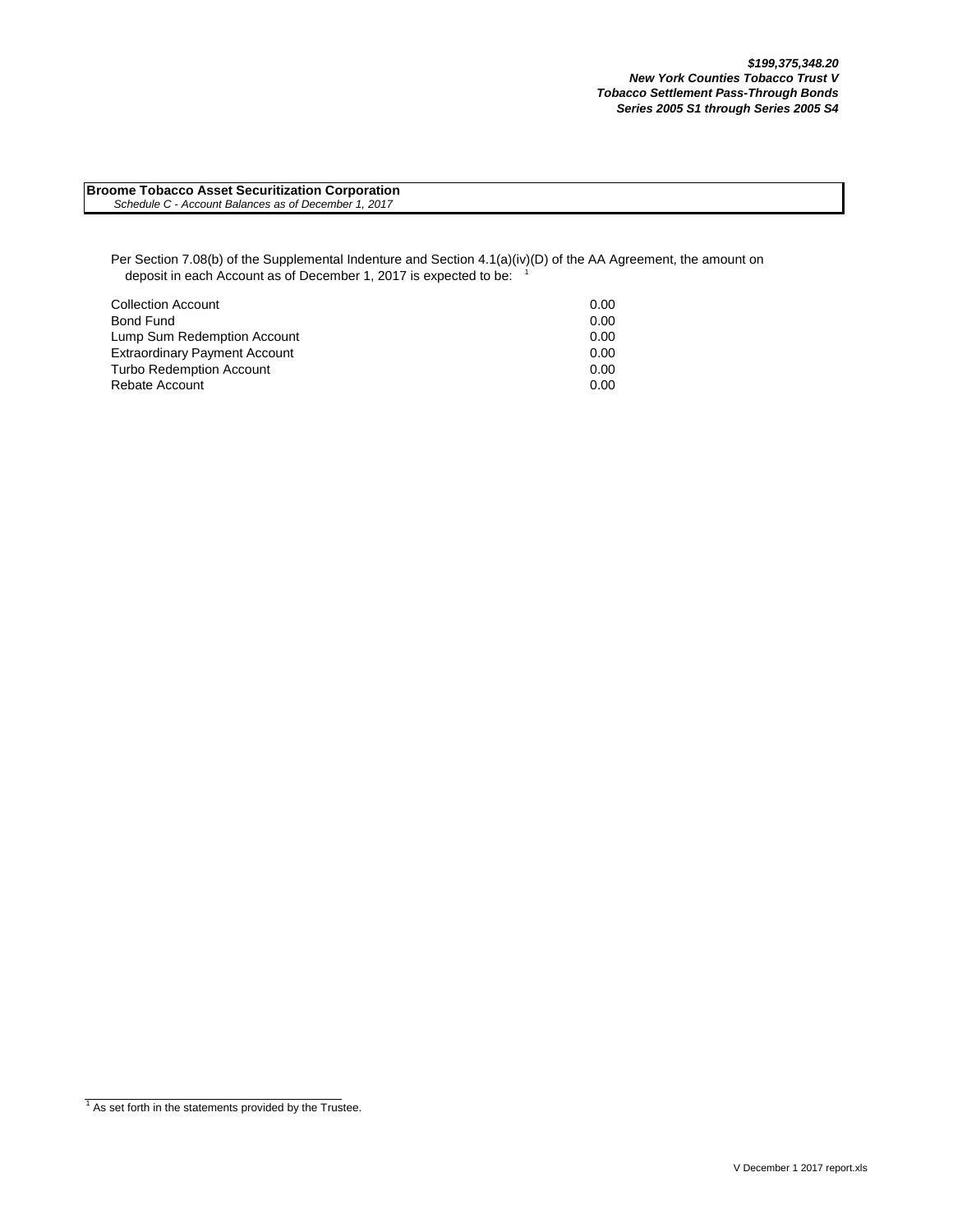**Broome Tobacco Asset Securitization Corporation** *Schedule D - TSR Payments and Pending Litigation*

Per Section 6.05(a) of the Supplemental Indenture, the amount, and to the extent available, the types of payments constituting TSRs that were received during the preceding 12-month period, is equal to \$2,678,363.43

Per Section 6.05(a) of the Supplemental Indenture, to the knowledge of the Corporation, descriptions of any litigation pending against the State, the County or the Corporation seeking to invalidate or overturn the MSA, the Local Law, the Agreement or the proceedings pursuant to which the Bonds are issued follow:

Please see the Appendix herein, which contains an update as of May 31, 2017 to the "Litigation Challenging the MSA, the Qualifying Statute and Related Litigation" section of the Official Statement dated November 15, 2005 prepared in connection with the Bonds.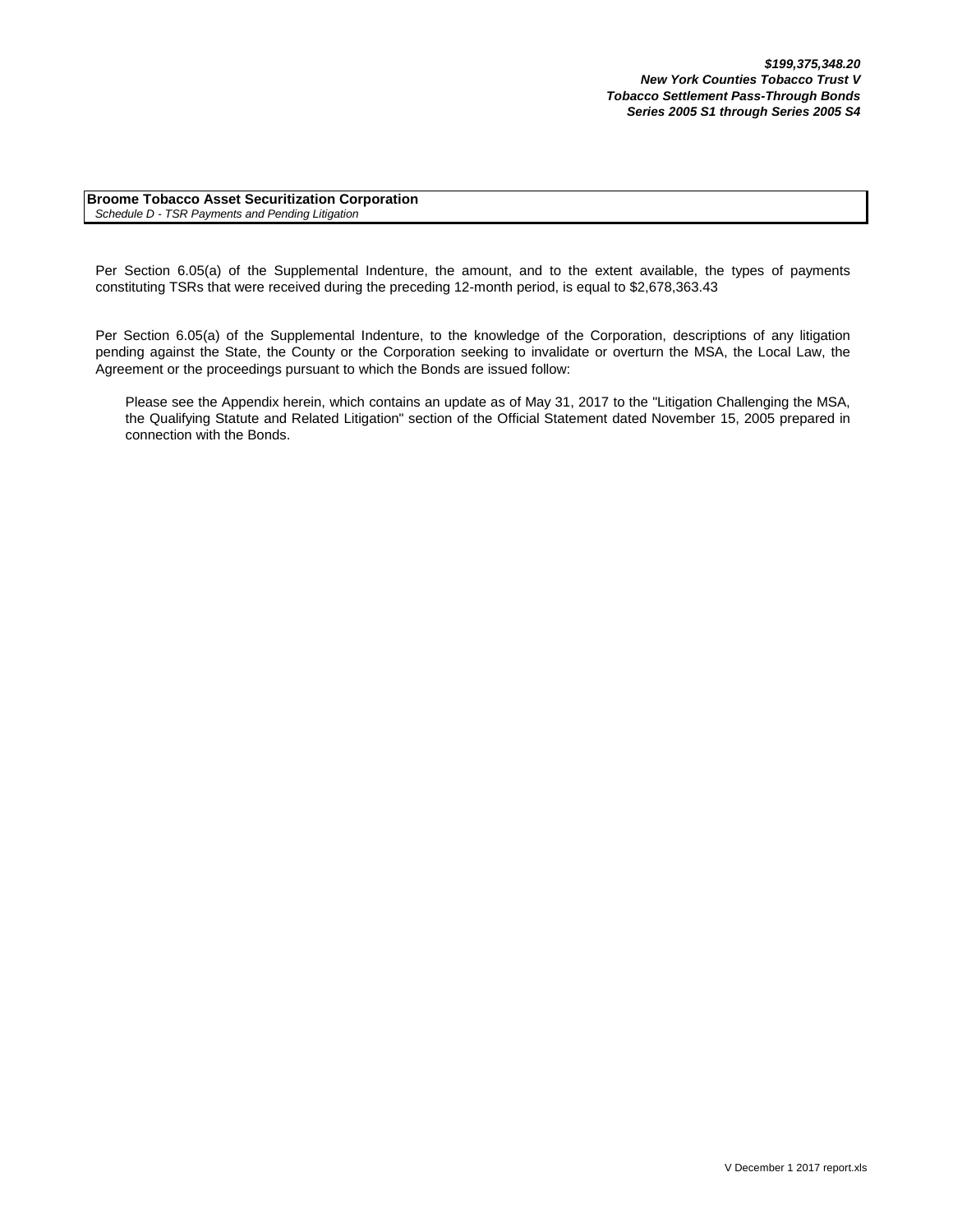#### **LITIGATION UPDATE Litigation Challenging the MSA, the Qualifying Statutes and Related Legislation**

#### *General Overview*

Certain smokers, smokers' rights organizations, consumer groups, cigarette importers, cigarette distributors, cigarette manufacturers, Native American tribes, taxpayers, taxpayers' groups and other parties have filed actions against some, and in certain cases all, of the signatories to the MSA alleging, among other things, that the MSA and Settling States' Qualifying Statutes and Complementary Legislation are void or unenforceable under certain provisions of law, such as the U.S. Constitution, state constitutions, federal antitrust laws, state consumer protection laws, bankruptcy laws, federal cigarette advertising and labeling law, and unfair competition laws as described below in this subsection. Certain of the lawsuits have further sought, among other relief, an injunction against one or more of the Settling States from collecting any moneys under the MSA and barring the PMs from collecting cigarette price increases related to the MSA. In addition, class action lawsuits have been filed in several federal and state courts alleging that under the federal Medicaid law, any amount of tobacco settlement funds that the Settling States receive in excess of what they paid through the Medicaid program to treat tobacco related diseases should be paid directly to Medicaid recipients.

### *Qualifying Statute and Related Legislation*

Under the MSA's NPM Adjustment, downward adjustments may be made to the Annual Payments and Strategic Contribution Fund Payments payable by a PM if the PM experiences a loss of market share in the United States to NPMs as a result of the PM's participation in the MSA. A Settling State may avoid the effect of this adjustment by adopting and diligently enforcing a Qualifying Statute, as hereinafter described. The State has adopted the Model Statute, which is a Qualifying Statute under the MSA. The Model Statute, in its original form, required an NPM to make escrow deposits approximately in the amount that the NPM would have had to pay to all of the states had it been a PM and further authorized the NPM to obtain from the applicable Settling State the release of the amount by which the escrow deposit in that state exceeded that state's allocable share of the total payments that the NPM would have made as a PM. Allocable Share Release Amendments have been enacted in the State and all other Settling States except Missouri, amending the Qualifying Statutes in those states by eliminating the reference to the allocable share and limiting the possible release an NPM may obtain under the statute to the excess above the total payment that the NPM would have paid had it been a PM.

In addition, at least 45 Settling States (including the State) have passed legislation (often termed "**Complementary Legislation**") to further ensure that NPMs are making escrow payments required by the states' respective Qualifying Statutes, as well as other legislation to assist in the regulation of tobacco sales. Pursuant to the State's Complementary Legislation, every tobacco product manufacturer whose cigarettes are sold in the State, whether directly or through a distributor, retailer, or similar intermediary or intermediaries, is required to certify annually to the Attorney General of the State that it is either a PM or an NPM in full compliance with the State's Qualifying Statute.

The Qualifying Statutes and related legislation (including those of the State), like the MSA, have also been the subject of litigation in cases alleging that the Qualifying Statutes and related legislation violate certain provisions of the U.S. Constitution and/or state constitutions and are preempted by federal antitrust laws. The lawsuits have sought, among other relief, injunctions against the enforcement of the Qualifying Statutes and the related legislation. To date, such challenges have not been ultimately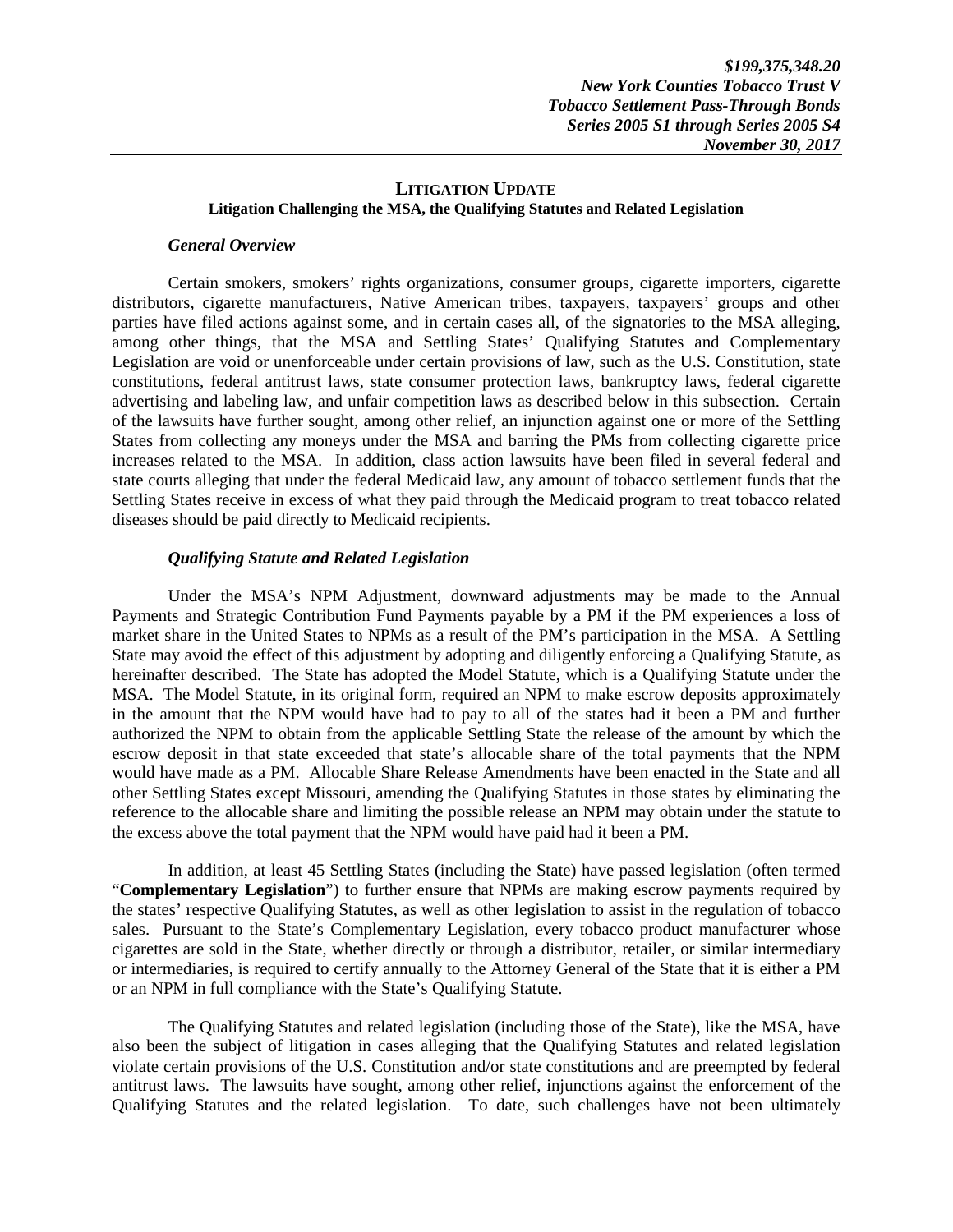successful. The Qualifying Statutes and related legislation may also continue to be challenged in the future. Challenges to the Qualifying Statutes and related legislation are described below under "*Litigation*" in this subsection.

A determination that a Qualifying Statute is unconstitutional would have no effect on the enforceability of the MSA itself; such a determination could, however, have an adverse effect on payments to be made under the MSA if one or more NPMs were to gain market share.

A determination that an Allocable Share Release Amendment is unenforceable would not constitute a breach of the MSA but could permit NPMs to exploit differences among states, and thereby potentially increase their market share at the expense of the PMs.

A determination that the State's Complementary Legislation is unenforceable would not constitute a breach of the MSA or affect the enforceability of the State's Qualifying Statute; such a determination could, however, make enforcement of the State's Qualifying Statute against NPMs more difficult for the State.

#### *Litigation*

All of the judgments rendered to date on the merits have rejected the challenges to the MSA and Settling States' Qualifying Statutes and Complementary Legislation presented in the cases. In *VIBO*, a tobacco manufacturer who became a party to the MSA in 2004 (General Tobacco) sued the attorneys general of the Settling States, the OPMs, and other SPMs in the U.S. District Court for Western Kentucky in 2008. It alleged that the MSA and the refusal of the PMs to waive the PMs' most-favored nation rights and the Settling States' refusal to settle with the plaintiff on terms that the plaintiff preferred violated the federal antitrust laws and the Equal Protection, Commerce, Due Process, and Compact Clauses of the U.S. Constitution, and that the settling governmental entities fraudulently induced it to enter into the MSA. The plaintiff alleged that MSA participants, such as itself that were not in existence when the MSA was executed in 1998 but subsequently became participants, were unlawfully required to pay significantly more sums to the states than companies that joined the MSA within 90 days after its execution. In 2009, the district court granted motions to dismiss on all claims. First, the district court held that the PMs' involvement in the creation of the MSA, and their assertion of influence on the Settling States by refusing to give up any most favored nation protections that they held under the MSA (and thus deterring the Settling States from providing the plaintiff the settlement terms that the plaintiff desired) was protected from antitrust liability by the *Noerr-Pennington* ("**NP**") doctrine. The judicially created NP doctrine protects from antitrust liability persons or entities that petition or lobby the federal or state government to take actions that may impose restraints on trade. Second, the district court held that the attorneys general's involvement in and enforcement of the MSA, and their refusal to grant the plaintiff certain settlement terms, were sovereign acts of the states and immune from antitrust attack under the state action exemption. Third, the district court ruled that plaintiff had waived all of its federal constitutional challenges based on the Equal Protection, Due Process, and Commerce Clauses when it became a party to the MSA because the MSA provides in Section XV that all parties agree to waive "for the purposes of performance of the [MSA] any and all claims that the provisions of the [MSA] violate the state or federal constitutions". The district court further held that plaintiffs' Compact Clause claim should be dismissed because the MSA does not enhance state power to the detriment of the federal government power. Plaintiff appealed the dismissal of its claims to the U.S. Court of Appeals for the Sixth Circuit. On February 22, 2012, a three judge panel of the U.S. Court of Appeals for the Sixth Circuit ruled that the MSA does not amount to an unlawful conspiracy or anti-competitive behavior by the government and,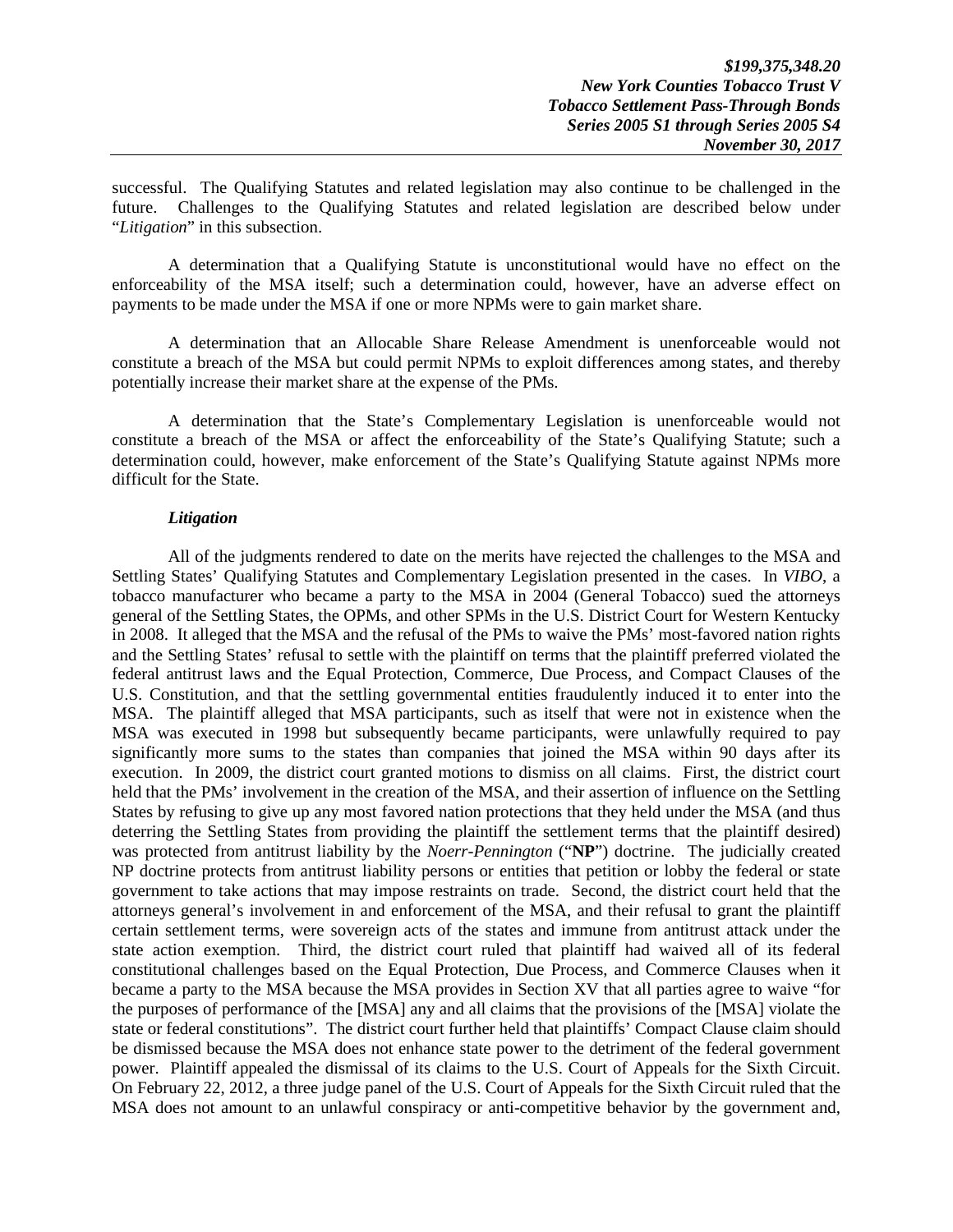accordingly, affirmed the district court's order and dismissed plaintiffs' appeal in this case. The time period for the plaintiffs to file a petition for certiorari to the U.S. Supreme Court expired.

In *Grand River*, certain cigarette manufacturers and distributors who were NPMs brought suit in 2002 against 31 states, including the State, and their attorneys general, alleging, among other things, that the Escrow Statutes contravened the Commerce Clause of the U.S. Constitution, the Sherman Act, and, in the case of plaintiff Grand River, the Constitution's Indian Commerce Clause. The district court had dismissed all claims against the states other than the State for lack of personal jurisdiction, and dismissed all claims except the antitrust claim against the State. On interlocutory appeal, the Second Circuit reversed the district court's dismissal against the non-New York defendants, reversed the dismissal of the dormant Commerce Clause claim, and affirmed the dismissal of the plaintiffs' other constitutional claims. As to the Commerce Clause claim, the Second Circuit held that the plaintiffs "state a possible claim that the practical effect of the challenged statutes and the MSA is to control prices outside of the enacting states by tying both the SPM settlement and NPM escrow payments to national market share, which in turn affects interstate pricing decisions". On remand, the Southern District on March 22, 2011 granted summary judgment to the defendants on all of plaintiffs' Sherman Act and Commerce Clause claims. Plaintiffs appealed to the Second Circuit and petitioned the Southern District to amend its dismissal of plaintiffs' Sherman Act and Commerce Clause claims. On January 30, 2012 the Southern District denied the plaintiffs' motion to amend the Southern District's March 22, 2011 dismissal by summary judgment of plaintiffs' claims that the MSA and related legislation violated the Sherman Act and the Commerce Clause. Plaintiffs then appealed this denial to the Second Circuit. On June 1, 2012 plaintiffs withdrew both appeals before the Second Circuit, which withdrawals were ordered by the Second Circuit on August 10, 2012. The case is now closed before the Second Circuit.

In *Freedom Holdings*, two cigarette importers who were NPMs sought in 2002 to enjoin the enforcement of the State's Qualifying Statute and Contraband Statute, claiming that the MSA and the legislation violated Section 1 of the Sherman Act, and the Commerce Clause of the U.S. Constitution. The Southern District dismissed the plaintiffs' complaint for failure to state a claim. On appeal, a three judge panel of the Second Circuit reversed the district court's dismissal. The Court held that, accepting the allegations of the complaint as true, the complaint alleged an "express market-sharing agreement among private tobacco manufacturers", and that the MSA, Escrow Statutes, and complementary legislation allowed the originally settling defendants to "set supracompetitive prices that effectively cause other manufacturers either to charge similar prices or to cease selling". The Court additionally held that, at the pleading stage, the defendants had not established that the legislation was protected by the state action exemption articulated under *Parker v. Brown* ("**Parker**") and its progeny, or as protected petitioning of government under the NP doctrine. The Court upheld the dismissal of the plaintiffs' Commerce Clause claim—although reserving the dormant Commerce Clause issue that plaintiffs had not asserted—and permitted the plaintiffs to amend to add allegations in their Fourteenth Amendment Equal Protection claim. The Second Circuit issued a subsequent opinion denying a motion for rehearing. The plaintiffs thereafter amended their complaint and brought a motion for a preliminary injunction against the State's Qualifying Statute and Contraband Statute. The district court granted an injunction against the Allocable Share Release Amendment, but otherwise denied the motion. The plaintiffs appealed and the Second Circuit affirmed the district court's denial of the broader preliminary injunction on the ground that plaintiffs had not established irreparable injury. After remand from the Second Circuit, the district court in *Freedom Holdings* conducted an evidentiary hearing and bench trial, and issued judgment for defendants on all of the plaintiffs' claims. The court held that the MSA and its implementing legislation were not illegal per se and not pre-empted by the Sherman Act, that even if it were necessary to reach the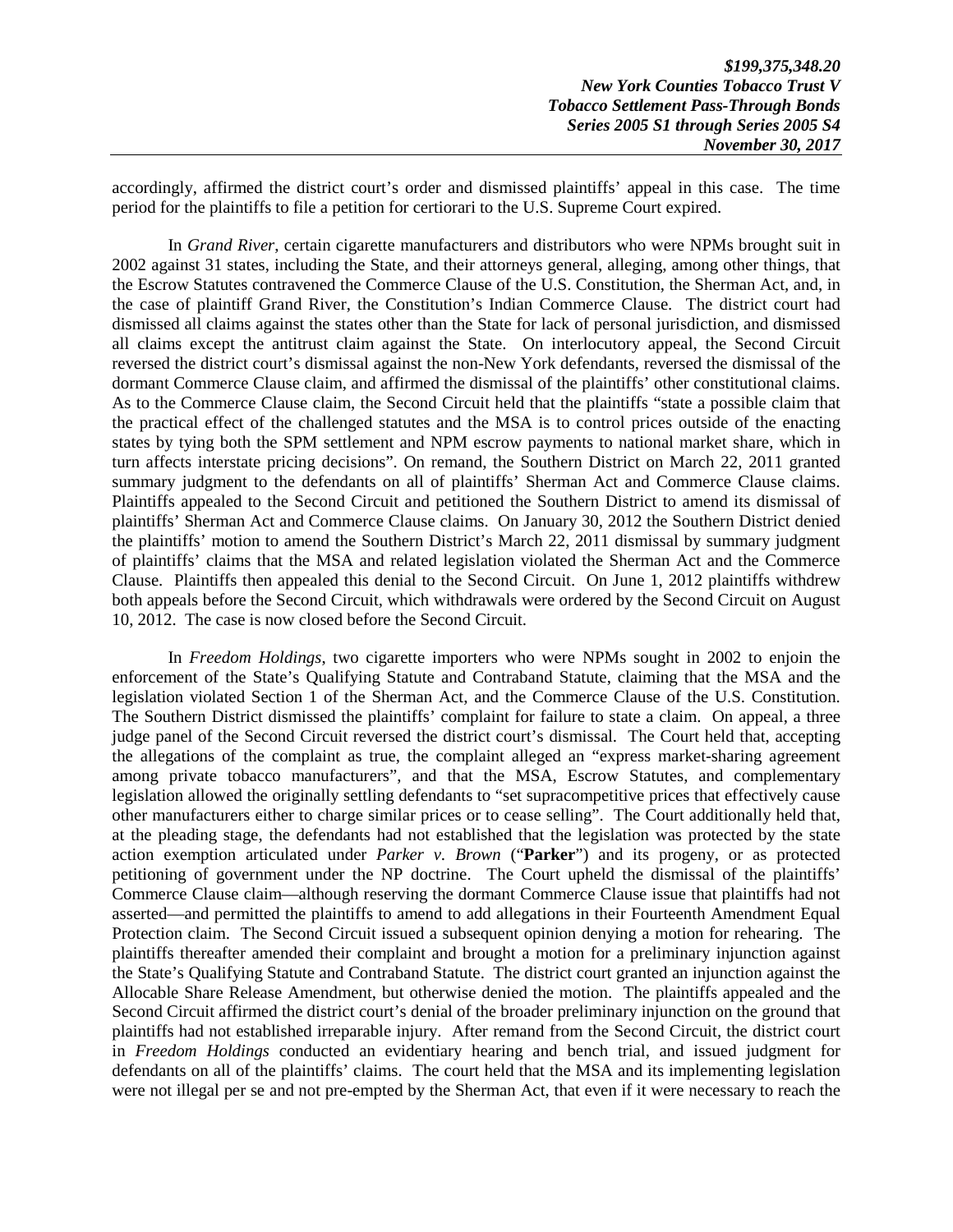*\$199,375,348.20 New York Counties Tobacco Trust V Tobacco Settlement Pass-Through Bonds Series 2005 S1 through Series 2005 S4 November 30, 2017* 

issue of state action exemption, that it shielded the defendants' conduct, and that the MSA and the legislation did not contravene the dormant Commerce Clause. On October 18, 2010, the Second Circuit affirmed the dismissal of the plaintiffs' claims. The U.S. Supreme Court has denied plaintiffs' petition for a writ of certiorari.

In *S&M Brands v. Caldwell*, certain NPMs and cigarette distributors brought an action in a federal district court in Louisiana in 2005 seeking, among other relief: (1) a declaration that the MSA and Louisiana's Qualifying Statute and Complementary Legislation are invalid as violations of the U.S. Constitution and the Federal Cigarette Labeling and Advertising Act; and (2) an injunction barring the enforcement of the MSA and Louisiana's Qualifying Statute and Complementary Legislation. Following the state defendant's motion to dismiss the complaint for lack of jurisdiction, the U.S. District Court for the Western District of Louisiana (the "**Western District**") allowed the case to proceed on claims that the MSA and Louisiana's Complementary Legislation are violations of the federal antitrust laws and of the Compact Clause, Commerce Clause, Due Process Clause and First Amendment of the U.S. Constitution, and the Federal Cigarette Labeling and Advertising Act, and dismissed the claims that alleged violation of the Tenth Amendment of the U.S. Constitution. In September 2009, the Western District granted defendant's motion for summary judgment and dismissed with prejudice all claims by the plaintiffs. In August 2010, the Fifth Circuit affirmed the Western District's order granting summary judgment for the defendants. The Fifth Circuit held that the district court correctly concluded that the MSA did not violate the Compact Clause because the MSA only increases states' power vis-à-vis the PMs and does not result in an accompanying decrease of the power of the federal government. The Fifth Circuit also ruled that the Escrow Statute did not violate the federal antitrust laws for the reasons set forth in its prior decision in *Xcaliber Int'l Ltd. v. Caldwell*, and held that the MSA did not violate federal antitrust laws after adopting the rationales of the Sixth Circuit and other circuits that previously considered the issue. In addition, the Fifth Circuit affirmed the dismissal of plaintiffs' Commerce Clause and Due Process Clause claims because plaintiffs had failed to show that the Louisiana Escrow Statute and the MSA had the effect of increasing cigarette prices outside of Louisiana. With respect to plaintiffs' First Amendment challenge to the MSA and the Escrow Statute, the Fifth Circuit found that the only statute applicable to plaintiffs as NPMs was the Escrow Statute, which the court determined did not compel or abridge plaintiffs' speech. Similarly, the Fifth Circuit found that the MSA and Escrow Statute did not violate the Federal Cigarette Labeling and Advertising Act because plaintiffs are not compelled to join the MSA and the Escrow Statute does not have any connection with cigarette packaging, advertising, or promotion. The U.S. Supreme Court denied plaintiffs' petition for writ of certiorari.

In the other decisions upholding the MSA or accompanying legislation, the decisions were rendered either on motions to dismiss or motions for summary judgment. Courts rendering those decisions include the U.S. Courts of Appeals for the Tenth Circuit in *KT & G Corp. v. Edmondson*, and *Hise v. Philip Morris Inc*.; the Eighth Circuit in *Grand River Enterprises v. Beebe*; the Third Circuit in *Mariana v. Fisher*, and *A.D. Bedell Wholesale Co. v. Philip Morris Inc*; the Fourth Circuit in *Star Sci., Inc. v. Beales*; the Sixth Circuit in *S&M Brands v. Cooper*, *S&M Brands, Inc. v. Summers and Tritent Inter'l Corp. v. Commonwealth of Kentucky*; the Ninth Circuit, in *Sanders v. Brown*; and multiple lower courts.

In January 2011, an international arbitration tribunal rejected claims brought against the United States challenging MSA-related legislation in various states under NAFTA.

The MSA and related state legislation may be challenged in the future. A determination by a court having jurisdiction over the State and the Corporation that the MSA or related State legislation is